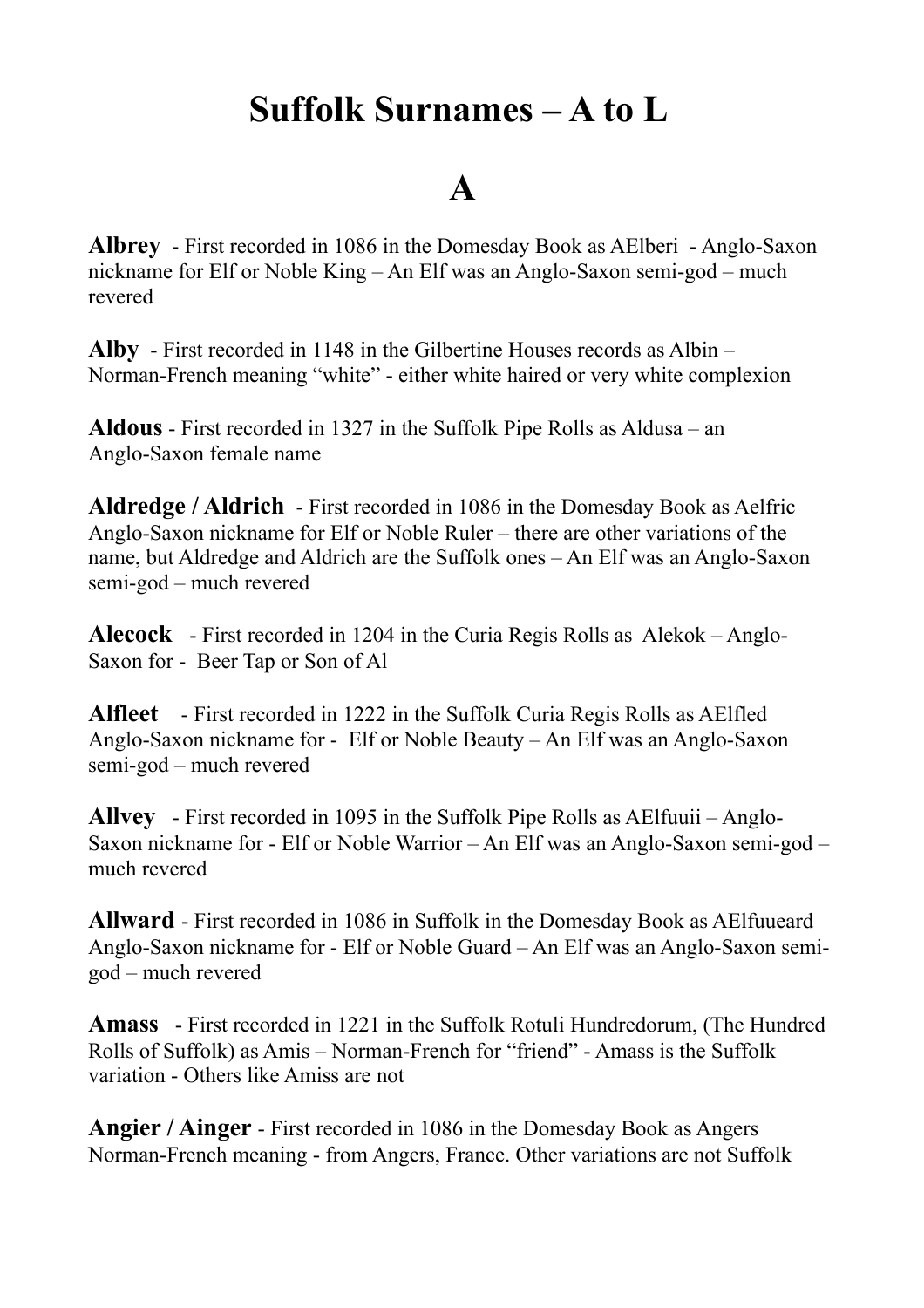**Anness** - First recorded as Anés and is Norman-French for Agnes

**Arbon** - First recorded in 1086 in the Domesday Book as Arnbiorn Viking-Danish name - Arn Bjorn

**Artist /Arters** – First recorded in 1327 in the Suffolk Subsidy Rolls as Artoys Norman-French meaning from Artois France – Other variations are not Suffolk

**Ashman** - First recorded in 1227 in the Suffolk Rotuli Hundredorum as AEscmann Anglo-Saxon nickname for sailor or pirate

## **B**

**Baalam / Baalham / Balaam / Balam** - First recorded in 1568 in the Suffolk Subsidy Rolls and literally means - from Baylham, Suffolk

**Bardwell / Bardwell** - First recorded in 1190 in the Suffolk Pipe Rolls as Berdewelle and means from Bardwell, Suffolk

**Baskett** - First recorded in 1191 in the Suffolk Pipe Rolls as Basket – Norman-French trade name for a - Basket Maker

**Battisford / Batisford / Batsford / Batesford** - First recorded in 1182 in the Suffolk Feet of Fines, (Decisions on land disputes) – Means from Battisford, Suffolk

**Bedingfield / Beddingfield** - First recorded in 1198 in the Suffolk Feet of Fines – see above – as de Bedingfelde - means from Bedingfield, Suffolk

**Block / Blok** - First recorded in 1199 in the Suffolk Curia Regis Rolls as Bloc A Trade name for someone who uses a block or blocker, (shoemaker or books)

**Bloomfield / Blomfield / Blomefield** - First recorded in 1207 in the Suffolk Curia Regis Rolls as "de Blunuill" - Norman-French - from Blonville sur Mer Although a Suffolk surname – has become more widespread throughout East Anglia

**Blowers** - First recorded in the 1189 Pipe Rolls as le Blowerre - Anglo-Saxon trade name cum nickname, blawere – for hornblower

**Boggis** - First recorded in 1160 in the Suffolk Subsidy Rolls as Bogeys Anglo-Saxon nickname - to bluster or brag like a young upstart and strut about The Angle pronunciation of Bogeys is "Boyish"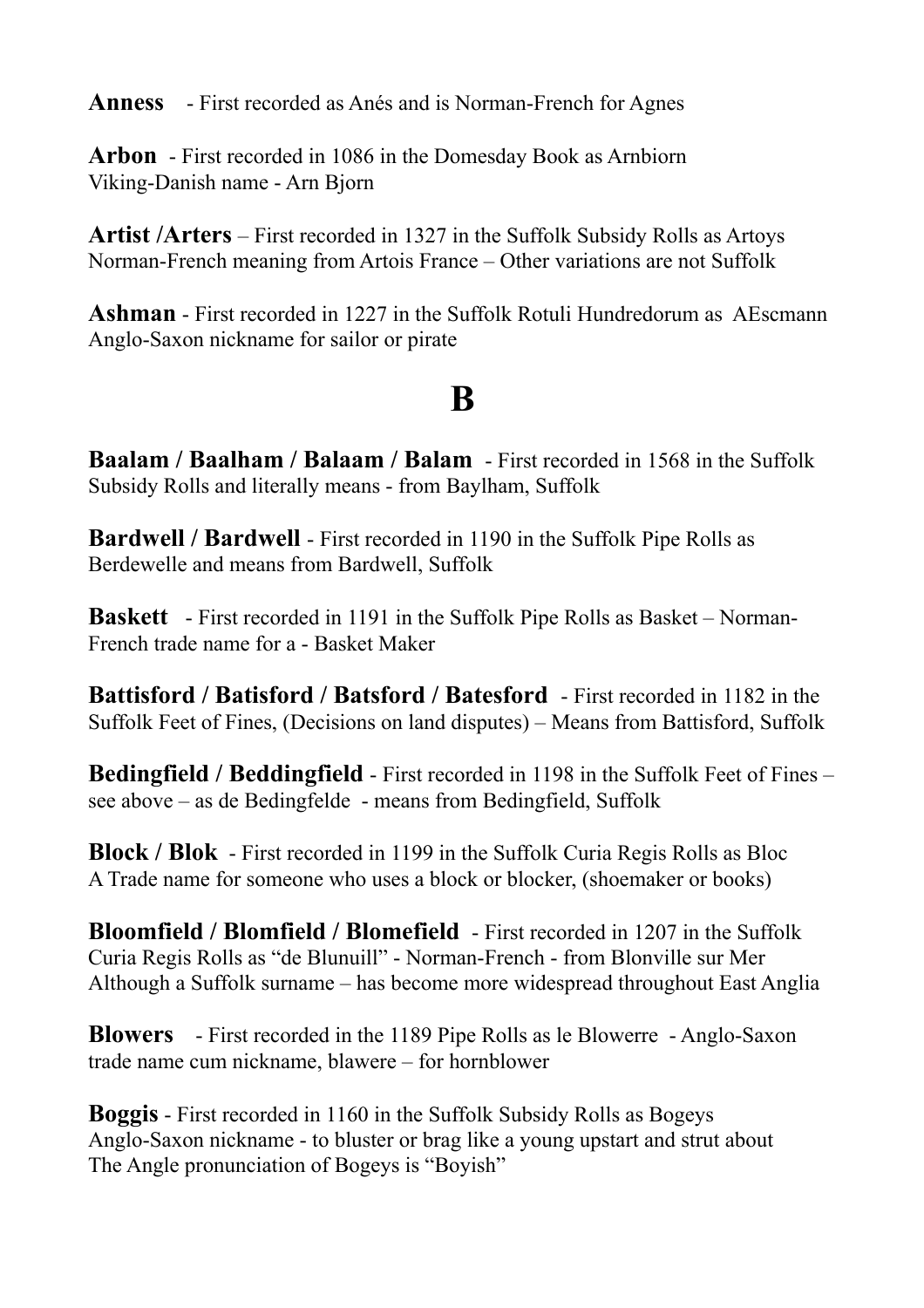**Bossom** - First recorded in 1639 – The East Anglian OS has it writ down as Bosome and is the Suffolk dialect version of Boatswain – early recordings only in Beccles, Suffolk

**Botwright** - First recorded in 1469 – The Suffolk Institute of Archaeology has it down as Botwright - Anglo-Saxon trade name for maker of boats - boatwright

**Brewington** - From a lost village or hamlet in Suffolk called Brewington

**Brightwell** - First recorded in 1205 in the Suffolk Curia Regis Rolls as Brictewell Literally means from Brightwell, Suffolk

**Brummer** - First recorded in 1086 in Suffolk in the Domesday Book as Brumerus Anglo-Saxon nickname for Brown Fame – some local dignitary or famous soldier, who either wore distinctive brown clothes, or had a swarthy complexion, or had a shock of brown hair and beard

**Brunwin** - First recorded in 1086 in the Suffolk Domesday Book as Brunnuinus Anglo-Saxon nickname for Brown Friend – brun win – see **Brummer** above

**Brundish** First recorded -1327 Subsidy Rolls - Robert Brundische – from Brundish

**Buckledee** – Suffolk name through and through and can be traced back to one man in the 1700s just outside Hadleigh – meaning unknown

**Buckles** - First recorded in 1327 in the Suffolk Subsidy Rolls as Wymark Bokel Trade name cum nickname for a Buckle Maker

**Bugg / Buggs** - First recorded in 1169 in the Suffolk Pipe Rolls as Bugge Anglo-Saxon nickname for Scarecrow / Hobgoblin – a scruffy person

**Bullard** - First recorded in 1198 in the Suffolk Feet of Fines, (decisions on land disputes) as Buliard – Anglo-Saxon trade name for who worked in the Bull Yard, or someone who guarded the bulls - Bull Ward

**Bullett** - First recorded in 1194 in the Suffolk Curia Regis Rolls as - le Bulet Norman-French nickname for someone who is boule (round) and ett (little)

**Burward** - First recorded in 1206 in the Suffolk Pipe Rolls as Burwardus Anglo-Saxon name for a Fort Guard – Burgh Ward - In Suffolk, pronounced as Burw'd. Therefore, often writ down as **Burwood** as well as **Burward**

**Buttrum / Bartrum** - First recorded in Suffolk, 1086 Domesday Book as Bertram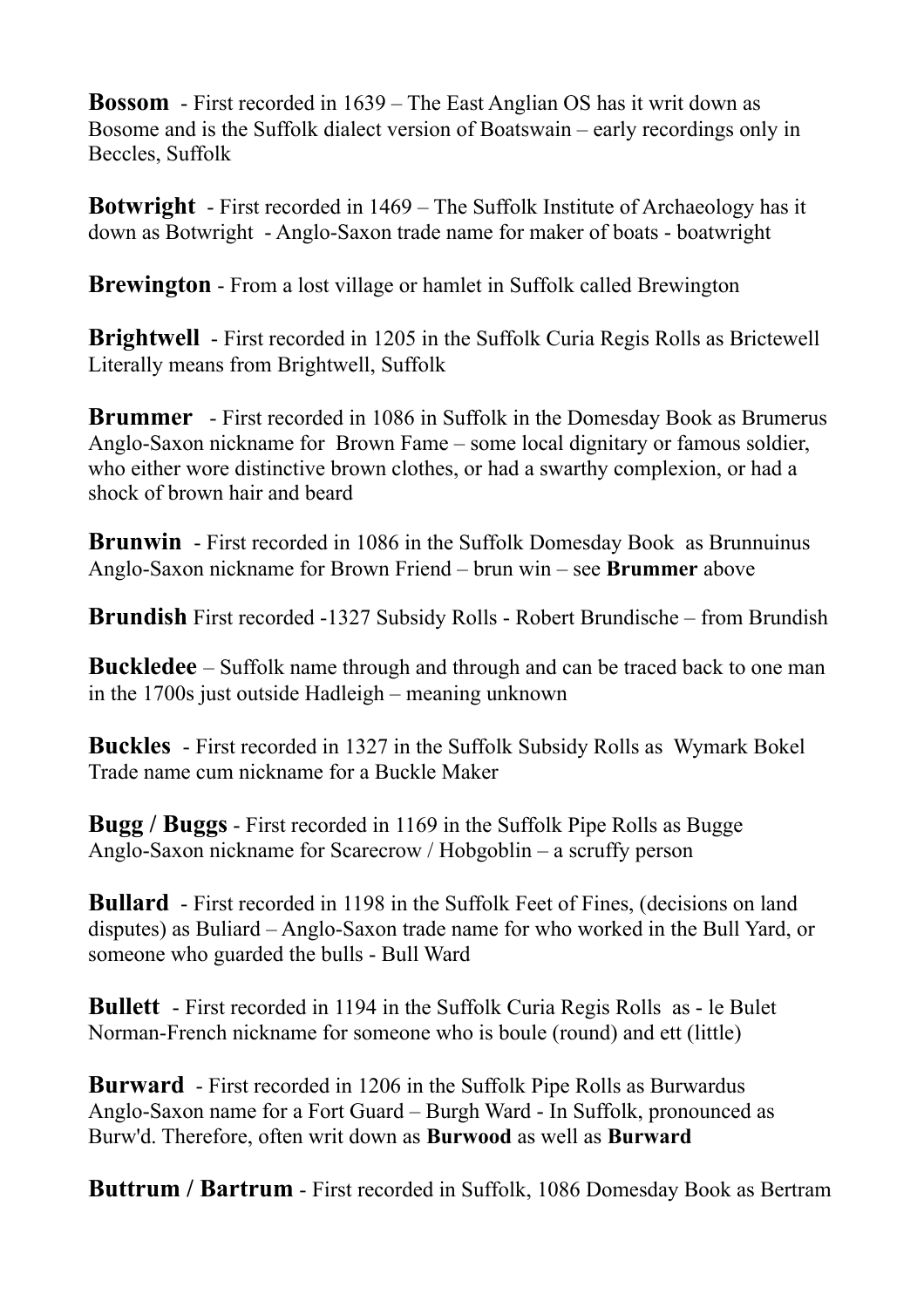Anglo-Saxon meaning Bright Raven a nickname for someone with bright shiny black hair – other variations of the name but these two are Suffolk

**Byham / Byam** - First recorded in 1202 in the Suffolk Pipe Rolls as Biham Anglo-Saxon for someone who lives just outside the village – by ham

### **C**

**Cable** - First recorded in 1286 in The Pinchbeck Register as Kabell Either 1. Anglo-Saxon nickname - ceadbeald – famous and bold or, 2. Anglo-French – cable - meaning rope – therefore a ropemaker or, 3. Middle English - cabal – meaning horse – therefore a horseman

**Cady** - First recorded in 1050 pre Domesday Book in Anglo-Saxon writings as Cada - Anglo-Saxon nickname for a stout person - First recorded as Cady in Suffolk in 1327 in the Suffolk Subsidy Rolls

**Canham** - First recorded in 1327 in the Suffolk Subsidy Rolls as de Cauenham Literally means someone from Cavenham, Suffolk

**Cattermole** - First recorded in Suffolk in 1478 – later the Suffolk Institute of Archaeology has it writ down as Cakyrmoll – the meaning is unknown but derives from either Flemish or Dutch – Most probably Flemish weavers

**Chason/Chasten** - First recorded in 1327 in the Suffolk Subsidy Rolls as Chasteyn Anglo-Saxon name for a dweller by the chestnut tree

**Chattin** - First recorded in 1190 in the Book of Seals as Chat Anglo-Saxon nickname - catting (pron chattin) meaning cat like

**Chenery/Chinnery** - First recorded in 1327 in the Suffolk Subsidy Rolls as Chenery - Norman-French - from Chenevray, France

**Cobbold** - First recorded in 1309 in the Suffolk Feet of Fines (decisions on land disputes) as Cobald – Anglo-Saxon nickname Cuobeald - someone famous and bold

**Catchpole** - First recorded pre 1050 in Anglo-Saxon writings as Caccepol Trade name for a catcher of fowl from debtors – later a debt collector

**Cockrill -** - First recorded in 1200 in the Suffolk Pipe Rolls as Cokerell Norman-French trade name for a seller of poultry NOTE – The word cockerel for a young male chicken didn't come into existence until mid 1400s. Therefore Cockrill does not mean, "like a young male chicken"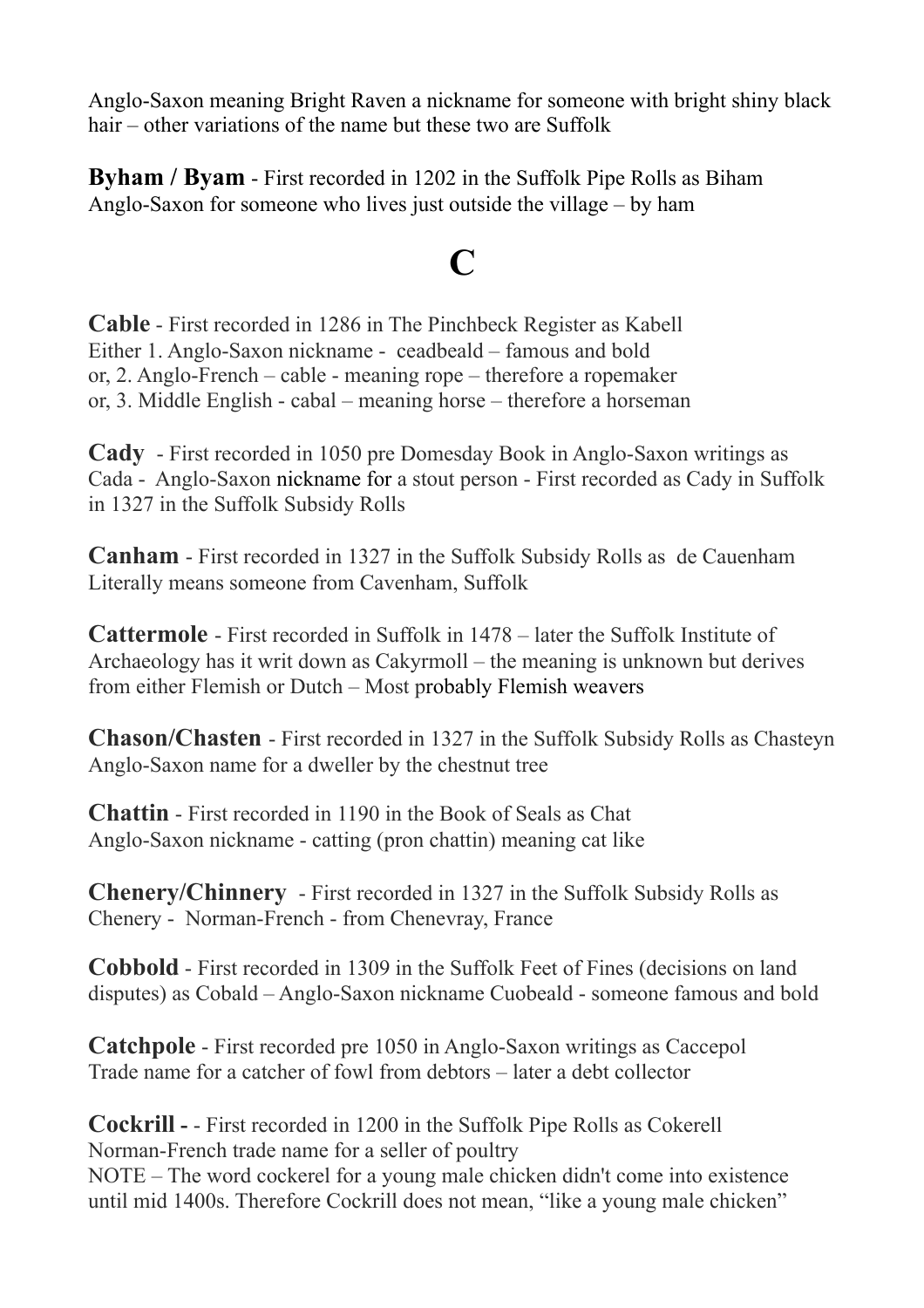**Cocksedge** Thomas atte Cok in 1380 in the Suffolk Feet of Fines gives us a clue - Anglo-Saxon cocc means hill – as in hillcock eventually hillock – therefore "coccs egge" is dweller by the edge of the hill

**Cone** - First recorded in 1210 in the Suffolk Pipe Rolls as Cone Norman-French for wedge or corner - Dweller by corner where roads meet

**Copping** - First recorded in 1188 in the Suffolk Assize Rolls as Copping Anglo-Saxon "copp" meaning top or summit – a dweller on the top of a hill **Copen** – Suffolk dialect way of saying Copping - as above

**Cordle** - First recorded in 1213 in the Suffolk Curia Regis Rolls as Cordel Norman-French trade name for cord maker

**Cotwin** - First recorded in 1228 in the Suffolk Assize Rolls as Geoffrey Cotwin Only recorded in Suffolk – Anglo-Saxon "cot" is cottage or shelter - "win" means friend – Cotwin - a friend who provides shelter

**Crack** - First recorded as Crake in early Anglo-Saxon writings meaning crow or raven - nickname for someone with black shiny hair

**Cracknell** - First recorded in 1524 in the Suffolk Subsidy Rolls as Craknell Anglo-Saxon - Craken Hale - Hale or Hall - piece of land tucked away – refer to Crack above – Someone called Crake, (or Crack) living somewhere secluded

**Crannis** - First recorded in 1418 in the Suffolk Subsidy Rolls as Cranwys Anglo-Saxon nickname "cran" - like the bird (crane) - means long legged – like a crane - crannish – hence Crannis.

**Crowford** Recorded in early Anglo-Saxon writings as Craweford - someone who lives by a crow ford – a tributary or where a river splits in two – resembling a crow's foot – and there's a ford.

**Crofford** – Suffolk dialect pronunciation of Crowford

**Crowfoot** - First recorded in 1524 in the Suffolk Subsidy Rolls as Crowfote Anglo-Saxon crawe fot, a buttercup – a nickname for someone with either very yellow hair – or wore a buttercup in his hat – or lived by a buttercup meadow But Crowf't also might be the Suffolk way of saying Crowford – see above

**Curdy** - First recorded in 1182 in the Suffolk Pipe Rolls as Corde Norman-French for cord or rope – trade name for a rope or cordmaker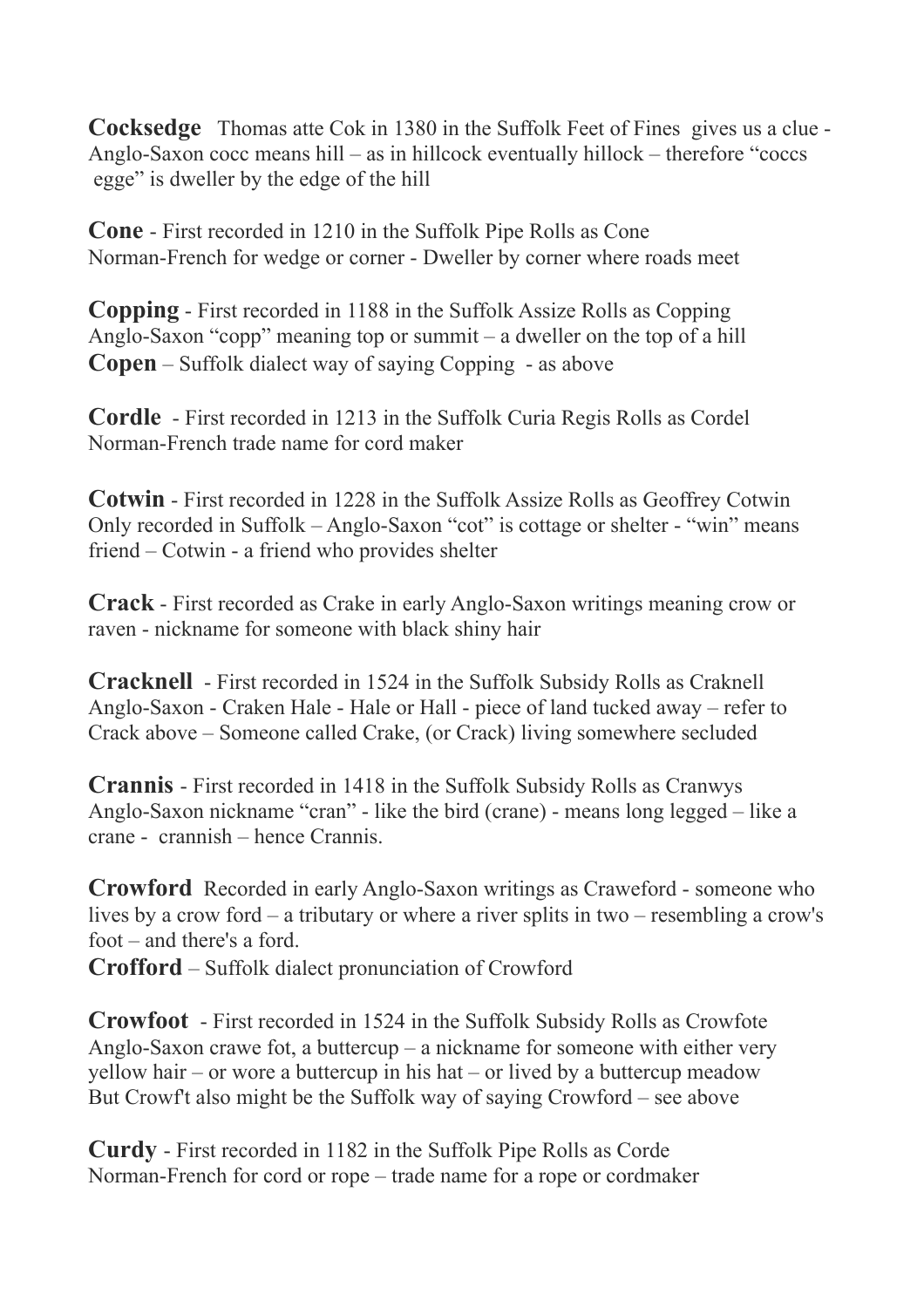## **D**

**Dade** - First recorded in 1195 in the Suffolk Pipe Rolls as Daed Anglo-Saxon nickname for someone who had done a famous deed or exploit

**Dallinger** - First recorded in 1674 in the Suffolk Hearth Tax as Dallinger Someone from Dallinghoo

**Dansie** - First recorded in 1086 in the Domesday Book as "de Anesi" Norman-French for someone from Anisy in Normandy - later d'Anesi

**Debenham / Debnam** - First recorded in 1279 in the Suffolk Hundred Rolls as de Debenhem – Someone from Debenham

**Deck** - First recorded in 1195 in the Suffolk Pipe Rolls as Dike Anglo-Saxon dic meaning ditch – therefore a dweller by the ditch or dyke

**Denington / Dennington - First recorded in 1199 in the Suffolk Feet of Fines** (decisions on land disputes) as Denniton – someone from Dennington

**Dising** First recording of Richard Dyse in 1327 in the Suffolk Subsidy Rolls and it's a nickname for a gambler – therefore – Dising would be the son of a gambler

**Drawsword** - First recorded in 1240 in the Suffolk Assize Rolls as Draghswerd Anglo-Saxon nickname for draw sword - probably a knight

**Duet** - First recorded in 1201 in the Suffolk Curia Regis Rolls as Juet or Jouet From Juetta, a pet form of Juliana

**Dunnage** - First recorded in 1182 in the Suffolk Pipe Rolls as Dunewic Someone from Dunwich

**Durrant** - First recorded in 1086 in the Domesday Book as Durandus Norman-French nickname durant – someone who is obstinant

### **E**

**Eagle** - First recorded in 1230 in the Suffolk Pipe Rolls as Egle Anglo-Saxon nickname for someone who looks or behaves like an eagle

**Eary** - First recorded in 1301 in the Suffolk Pipe Rolls as Egrge (pronounced eyry) dweller in a shieling – a mobile home eg shepherd's hut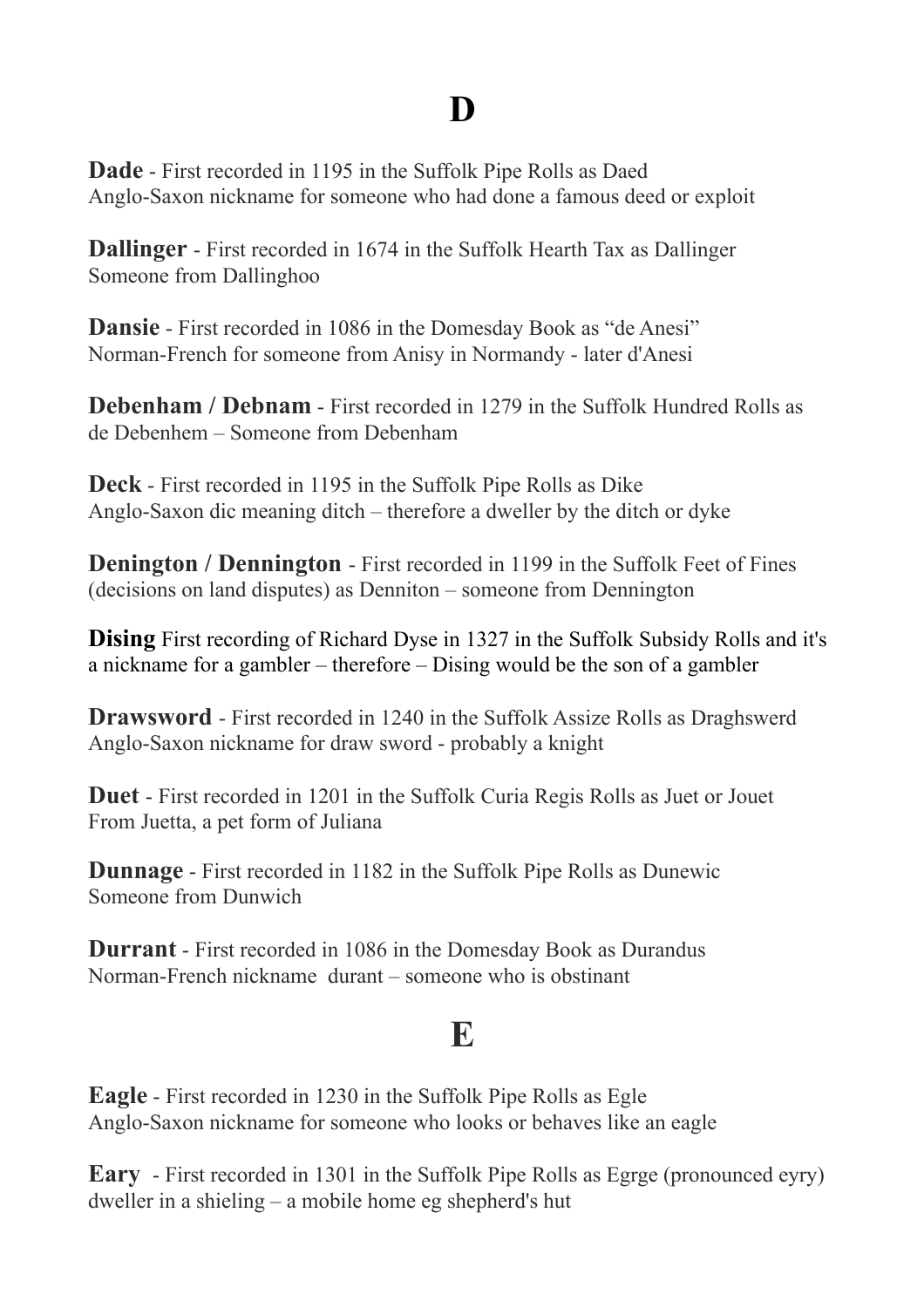**Eastaugh / Easto** - First recorded in 1327 in the Suffolk Subsidy Rolls as Esthawe Anglo-Saxon for a dweller by the east field

**Eckhart** - First recorded in 1219 in the Suffolk Curia Regis Rolls as Eckhard Anglo-Saxon nickname meaning "edge hard" - perhaps a strong sword

**Elman** - First recorded in 1381 in the Suffolk Subsidy Rolls as Elyman Anglo-Saxon trade name - Aele - oil man - seller of oil

**Elwood see Allward** – the same derivation

**Emery** - First recorded in Suffolk in 1086 in the Domesday Book as Amauri Norman-French nickname for a hard worker

**Everett / Everitt** - First recorded in Suffolk in 1086 in the Domesday Book as Everhart – Anglo-Saxon nickname everhart - boar hard – a tough fighter

**Everson** - First recorded in 1634 in Suffolk in the Buxhall Parish Records as Eversome – means son of Evot – Evotson – later Eversome and Everson

**Eye** - First recorded in 1191 in the Suffolk Pipe Rolls as "de Eya" meaning a dweller on dry land surrounded by low lying marsh – from the Anglo-Saxon eg or ag (pron Ey or Ay) as in Bungay, Lindsey and Eye

#### **F**

**Faires/Faiers/Fayres** - First recorded in Suffolk - 1086 Domesday Book as Faira Anglo-Saxon nickname for someone who is fair & beautiful. Other variations of spelling tend to be more widespread – but very East Anglian

**Farrants** - First recorded in 1674 in the Suffolk Hearth Tax as Ferrant Norman-French nickname for iron grey – someone with that colour hair or perhaps a soldier wearing protective clothing

**Farthing** - First recorded in 1086 in the Domesday Book as Robert Fardenc Anglo-Saxon name Foerding meaning a forth part – dweller at a home/farmstead in four parts ( eg split for 4 sons)

**Feveyear / Feaviour -** First recorded in Suffolk Subsidy Rolls in 1523 as John Feveryer and Robert Feveryere - later, and only in Suffolk – 1568 Subsidy Rolls as Edmonde Feueryeare - and in the 1826 Suffolk Subsidy Rolls as John Fevyear and in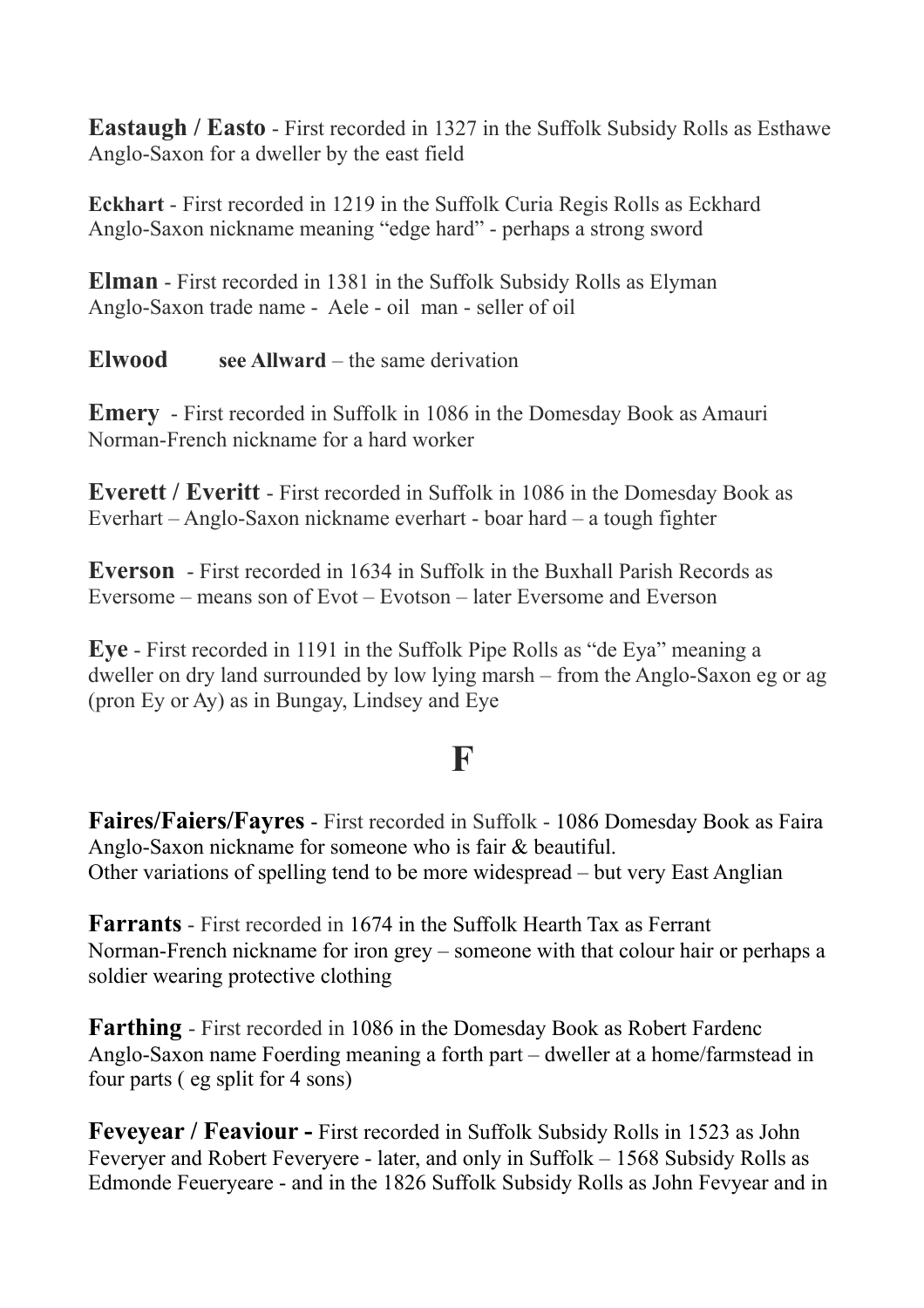1826 as Robert Feaviour Middle English for February – Feverel – pron – feveray Nickname for someone born in February

**Finbow** - First recorded in Suffolk and means from Finborough, Suffolk

**Fisk** - First recorded in 1208 in the Calendar of Charter Rolls as Fisc Viking-Danish pronunciation of fish – trade name for a fisherman

**Flatman** - First recorded in 1568 in the Suffolk Subsidy Rolls as Flatman Someone who lives on flat land – see **Flatt** below

**Flatt** - First recorded in 1327 in the Suffolk Subsidy Rolls as del Flate Viking-Danish name flatr - dweller on flat level ground – see **Flatman** above

**Flory** - First recorded in 1201 in the Suffolk Assize Rolls as de Flury Norman-French - from Fleury – France Other variations of spelling more widespread – bur Flory is Suffolk

**Foller** - First recorded in 1221 in the Suffolk Pipe Rolls as Voller Old English trade name fullere - A fuller of raw cloth

**Footer -** Old Norse nickname for someone with big feet – Viking-Danish – Fotr - foot

**Foulger** - First recorded in 1086 in the Domesday Book as Folchere Anglo-Saxon name for people's soldier Many other variations of spelling – but Foulger is Suffolk

**Freston** - First recorded in 1221 in the Suffolk Curia Regis Rolls as Agnes de Freston - from Freston, Suffolk

## **G**

**Gaffer / Gayfer** First recorded in 1275 in the Norfolk Hundred Rolls as Gaff Norman-French for iron hook - first recorded in Norfolk as Gaff. Later, Gaffer and Gayfer, trade name for maker of iron hooks, first recorded in Suffolk and have become Suffolk surnames

**Gallington** - Someone who lives on land owned by a relative or friend gaedling + ton - Anglo-Saxon name Gaedling means kinsman or companion – ton is an area of land – hence Gallington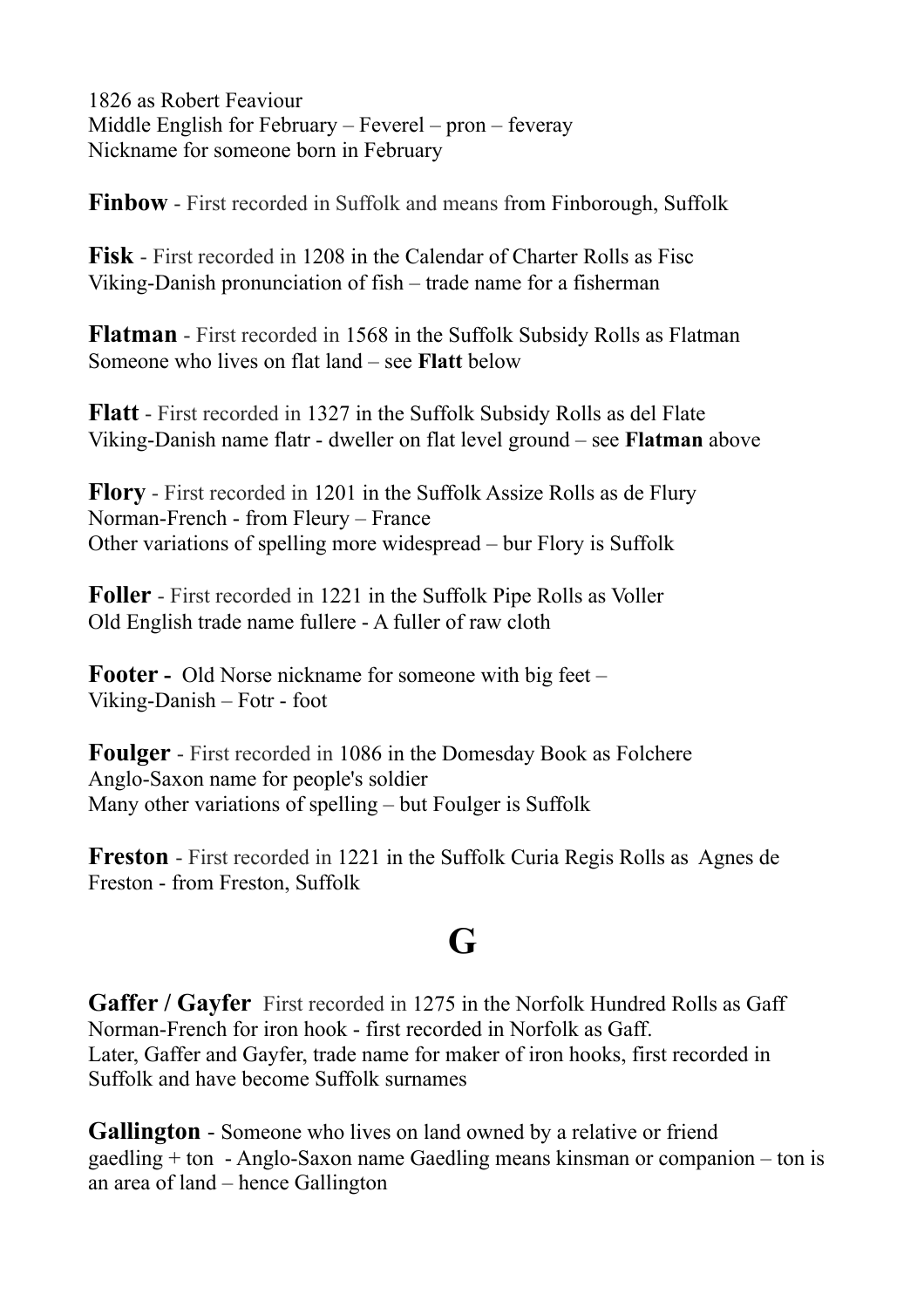**Game** / **Gayman -** First recorded in 1251 in the Suffolk Feet of Fines as Gamen Anglo-Saxon trade name for a dealer in game - in1674 in the Suffolk Hearth Tax first time recorded as Gayman

**Gandey -** First recorded in 1327 in the Suffolk Subsidy Rolls as Gameday Anglo-Saxon trade name for someone who works for a dealer in Game Quote from the Oxford Dictionary of English Surnames says quite simply - "A Suffolk name"

**Gant -** First recorded in 1086 in the Domesday Book as Gilbert de Gant Three options -

- 1. Middle English for tall slender and angular
- 2. Norman French gaunt for glove maker / seller hence gauntlet
- 3. from Ghent Flemish weavers

It would appear that the Suffolk Gants are weavers from Ghent

**Garneys -** First recorded in 1194 in the Charter Rolls as Garnois Norman-French nickname for someone wearing a moustache Other variations of spelling but Garneys is Suffolk

**Garnham-** First recorded in 1568 in the Suffolk Subsidy Rolls as Garnon Norman-French nickname for wearing a tash

Quote from Oxford Dictionary of English Surnames

"In the 1524 Subsidy Roll for Suffolk four men of this name were assessed in Bacton: Thomas Gernon, Nicholas Gernown, John and Edmund Garnon. In the same parish, in 1568, all four men of this family are called Garnham. The only form to be found in the 1674 Hearth Tax".

**Garrod /Garro -** First recorded 1086 in the Domesday Book as Gerald Norman-French nickname for brave spear – a warrior Number of other variations of Gerald nationwide but - **Garrod** is an East Anglian name but predominantly Suffolk **Garro** appears to be Suffolk only

**Garwood -** From the Anglo-Saxon gerd ward, Gerd is Saxon pronunciation of yard (roughly 30 acres in long strips) plus ward – A-S trade name for someone who looked after the yard - Gard Ward pronounced garw'd and got writ down as Garwood

**Gaselee** / **Gazelee / Gazeley -** First recorded in 1275 in the Suffolk Hundred Rolls as Alexander de Gasele - means from Gazeley Suffolk

**Gassman / Gastman -** First recorded in 1346 in the Feudal Aids as Adam Gasman Man owing allegiance to a feudal lord called Gass - so Gassman was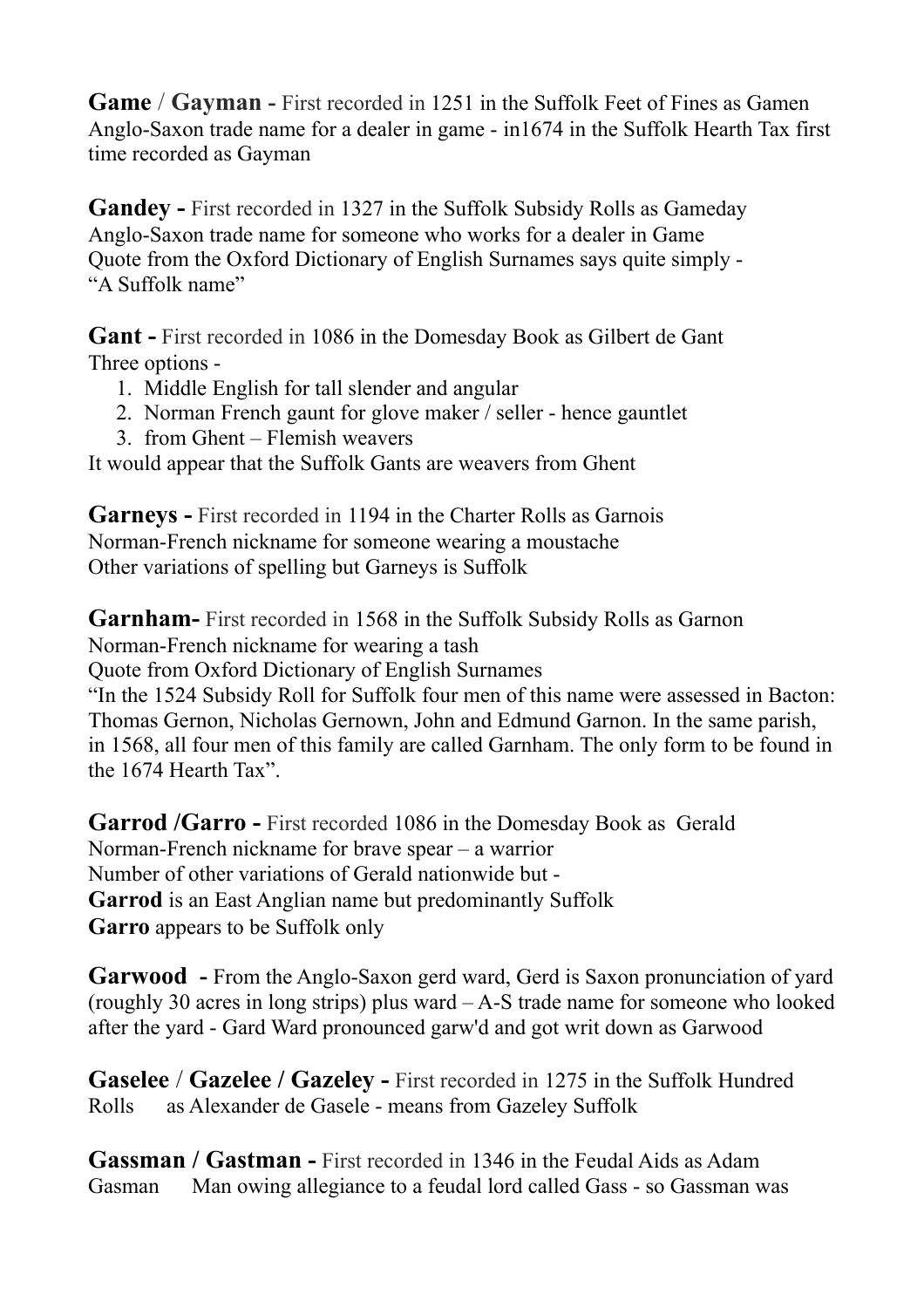pretty high up in the social rankings

**Gathercole -** First recorded in 1327 in the Suffolk Subsidy Rolls as Gaderecold Anglo-Saxon nickname for Gather cold - It was said, that when old, a man's blood would dry and wax and go cold – so Gathercole is a nickname for an old man who had gathered cold

**Gildersleeve(s) -** First recorded in 1275 in the Suffolk Hundred Rolls Gyldensleve Anglo-Saxon for man with a golden sleeve

**Gipson / Gypson -** First recorded in 1524 in the Suffolk Subsidy Rolls as Robert Gipson. Could be a descendant of a very famous Angle chieftain called Gipps – pronounced by the Angles as Yipps

**Yipps** was the first Angle invader to build the first settlement known as **Yippswiche.** The surname **Gipson** is the Saxon pronunciation of Yipps son

**Girling -** First recorded in 1524 in the Subsidy Rolls of Suffolk as Codlyng meaning Lion heart – Norman-French nickname Coeur de lion became codlying or girdelion, which in turn became girdling and then Girling

**Gislam -** First recorded in 1327 in the Suffolk Subsidy Rolls as Walter de Gisilham from Gisleham, Suffolk

**Gladwell** Anglo-Saxon name Glade well - Dweller by a stream in a glade

**Gleeman / Glewman-** First recorded in 1086 - Domesday Book as glemanus de leuetuna - Anglo-Saxon trade name gleoman – meaning a minstrel

**Gobbett -** First recorded in 1203 in the Suffolk Feet of Fines as gobet Anglo-Saxon nickname gan bet for "go better"

**Godbold -** First recorded in 1086 Domesday Book as Gobold Anglo-Saxon nickname for gold bold

**Goldbard / Goldbart-** First recorded in 1203 in the Suffolk Curia Regis Rolls as Goldebrict de Dunewic – Anglo-Saxon nickname for golden beard

**Goldspink -** First recorded in 1524 in the Suffolk Subsidy Rolls as Goldspynk Anglo-Saxon name goldfinch – A nickname for someone who sings like a bird

**Golson -** First recorded in 1524 in the Suffolk Subsidy Rolls as Thomas Golson Later John and Mary Golson in the Horringer Pipe Rolls in 1795 and 1798 Anglo-Saxon nickname gold stone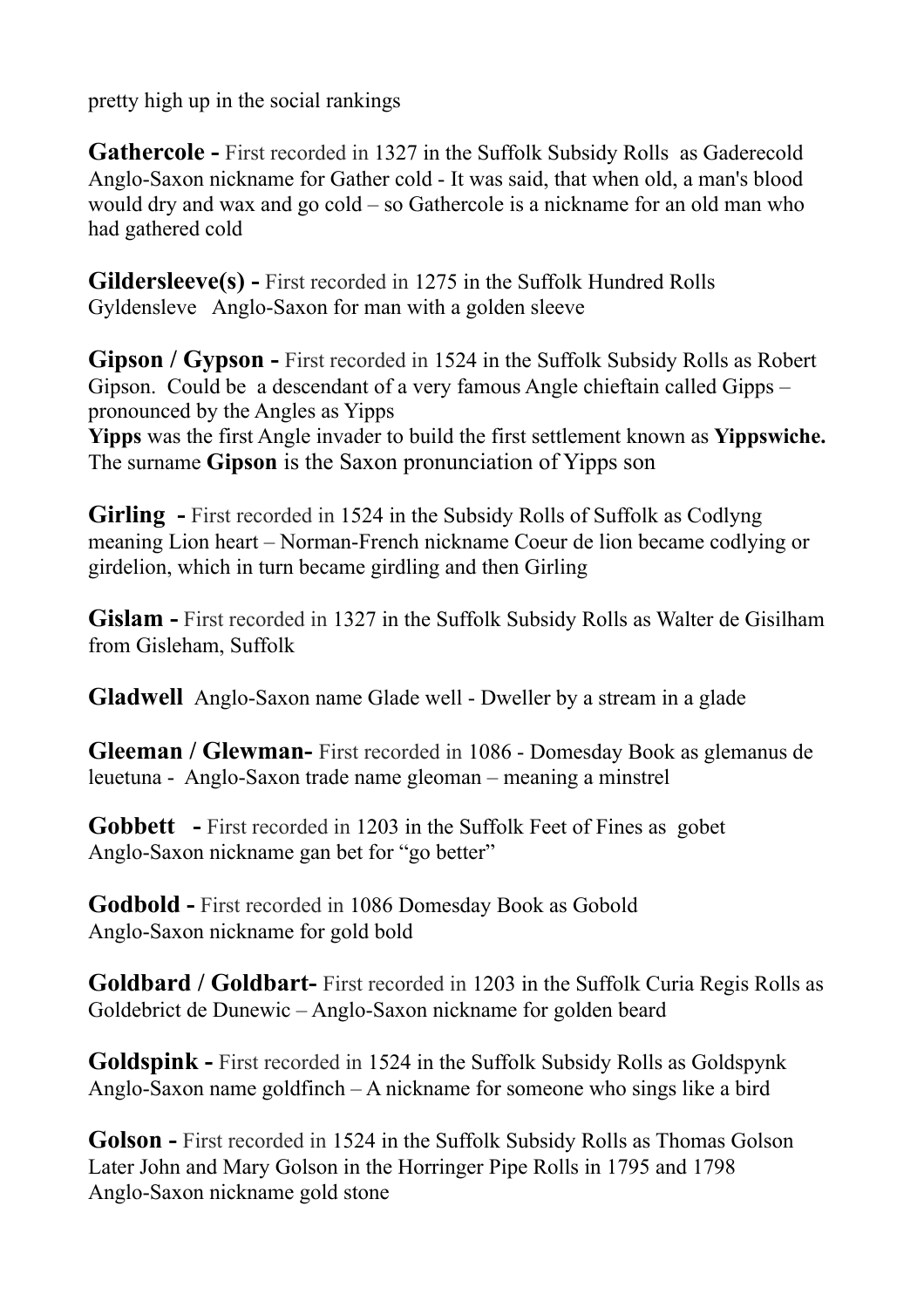There are several variations to this name – but Golson is definitely Suffolk

**Gooderham-** First recorded in 1283 in the Suffolk Subsidy Rolls as Guderam Viking-Danish nickname gudormr meaning battle snake Several variations, but Gooderham was first recorded in Suffolk and has remained so. Gooderham is also the name of the first Danish ruler of East Anglia, so Gooderhams could be descended from ancient royal stock

**Gort -** Norman-French for court - Cort - Resident or employee at large house, manor house or castle – Only in Suffolk is it pronounced and writ down as Gort

**Goymer -** First recorded in 1101 - according to Social Structure of Medieval East Anglia – Writ down as Gyomarus – later Guimer – the Goymer variation would appear very Suffolk – Anglo-Saxon Wigmer pronounced Goymer, (Saxon) or Wymer, (Angle) – means battle famous

**Gravlin -** First recorded in 1205 in the Kent Pipe Rolls as de Grauelinges Norman from Gravelines Normandy - Normally writ down as Graveling or Gravelling - But only in Suffolk is it spelled as Gravlin

**Greader / Greeder -** First recorded in 1188 in the Pipe Rolls at Bury St Edmunds as le Gredere - Middle English for town crier

**Greengrass / Greengres(s) -** First recorded in 1275 in the Suffolk Hundred Rolls as Grenegres – Viking-Danish name meaning a dweller by the green grassy place Dictionary of Surnames states – All examples with "gres" are from Suffolk

**Greenleaf -** First recorded in 1327 in the Suffolk Subsidy Rolls as Grenelefe Anglo-Saxon for green leaf - Obviously a nick name but as to why – no one knows.

**Griggs -** First recorded in 1275 in the Suffolk Hundred Rolls as Grigge – means son of Gregory - Grigg is a nickname for Gregory hence Griggs is son of Gregory

**Grimsey** An area of dry land surrounded by water or marshlands (an eye) belonging to someone called Grimes. Somewhere along the R. Stour - Grimes Eye Grimes - Grimes is A-S name for a fierce warrior

**Grimwood -** First recorded in 1674 in the Suffolk Hearth Tax as Grimwood Anglo-Saxon name for helmet guard – a soldier Other variations of the name – but Grimwood is Suffolk

# **H**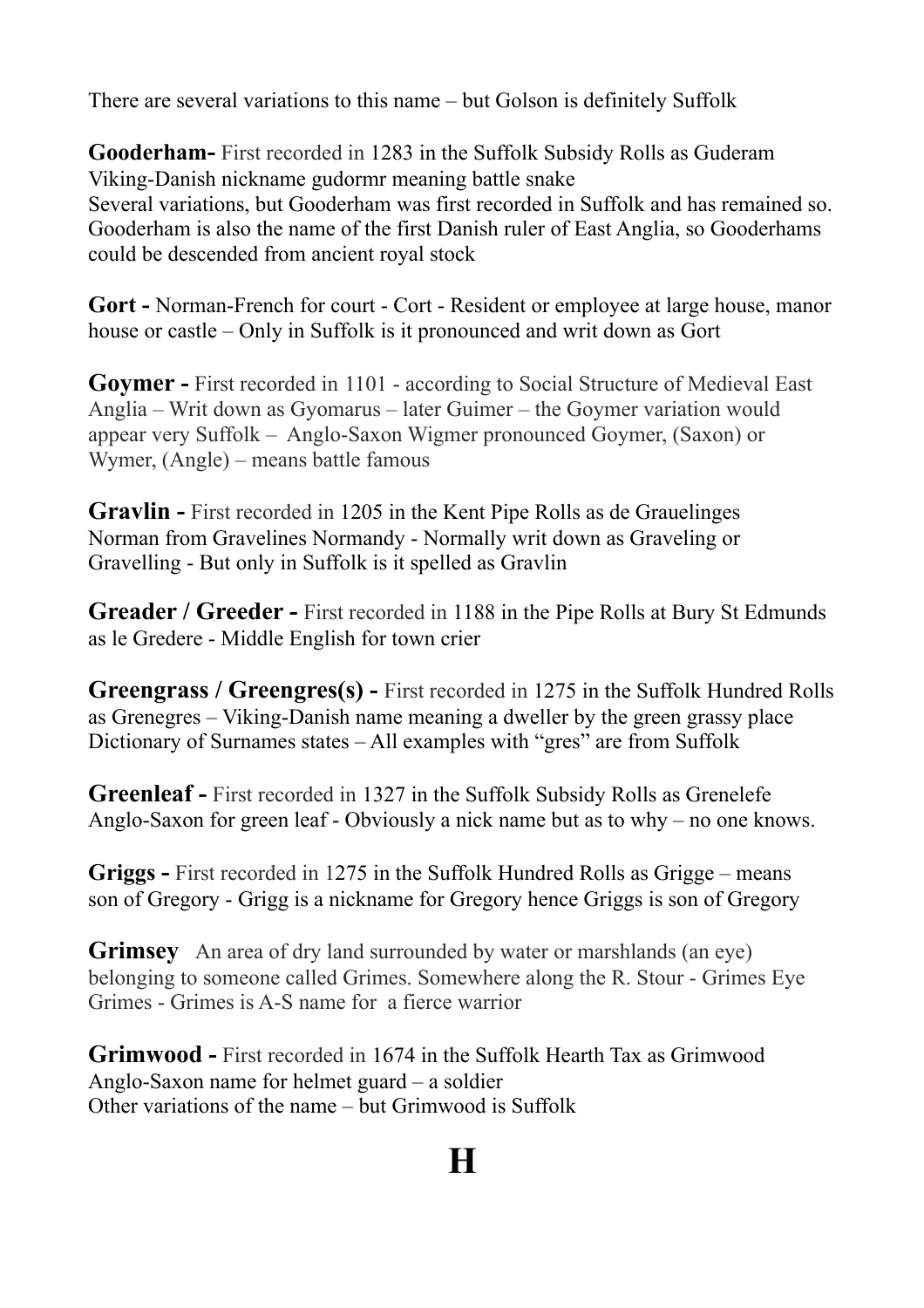**Haggin** First recorded in 1086 in the Domesday Book Suffolk as Hagana Anglo-Saxon meaning a dweller on a farmholding

**Hagwood** – 1095 Suffolk Pipe Rolls as Heiuuard – Anglo-Saxon hege gard / ward Someone who maintained and guarded hedges and fences This is part Saxon pronunciation of the surname Hayward – Hagward pronounced as Hagw'd and writ down as Hagwood.

**Haken** 1275 Hundred Rolls Suffolk as Hakun - Viking-Danish for noble class or high race

**Haker –** Anglo-Saxon trade name Hakkere - someone who hacks, a cutter probably a wood cutter or a maker of hacks – tools such as mattocks and hoes.

**Halesworth** 1327 Suffolk Subsidy Rolls John de Halesworth from Halesworth

**Hammitt** Hamm is A-S for someone who lives on low lying land by a stream ett, ott or itt is Norman for little, (or son of) – Willmott, (Little William – son of William) – Bennett (Little Ben – son of Ben) Hammitt (Little Ham – son of Hamm)

**Hardgrove** - Dweller by, or in, a grove where the ground is hard

**Hayhoe** 1524 Suffolk Subsidy Rolls John Hihoo Angle pronunciation Hoo is A-S for ridge, as in Sutton Hoo, High hoo (Hayhoe) Dweller by the high ridge **Howgegow** - Saxon pronunciation of Hayhoe – as above

**Haylock** 1188 Suffolk Subsidy Rolls Heiloc Son of an A-S Chieftain called Hagul pronounced Hay'l – Angle pronunciation

**Hibble** - Pet form of Isabel – unusual – surnames normally are male derivation

**Hillen** 1066 Tihel de Helion known as "The Breton", from Hellean, West Brittany Came over with William the Conqueror and was granted land in Essex and Suffolk. According to dictionary, many variations of Helion but Hillen is Suffolk and direct descendant of Tihel de Helean

**Hollen** 1327 Suffolk Subsidy Rolls, John in the holin A-S Holegn holm-oak dweller by the holm-oak or holly oak

**Hollox** 1208 Suffolk Charter Rolls Holloc – dweller in the small hollow

**Hufflet –** this is very Suffolk – and is a variation of Howlett Howlett has been writ down as Houghlet pronounced as Hufflet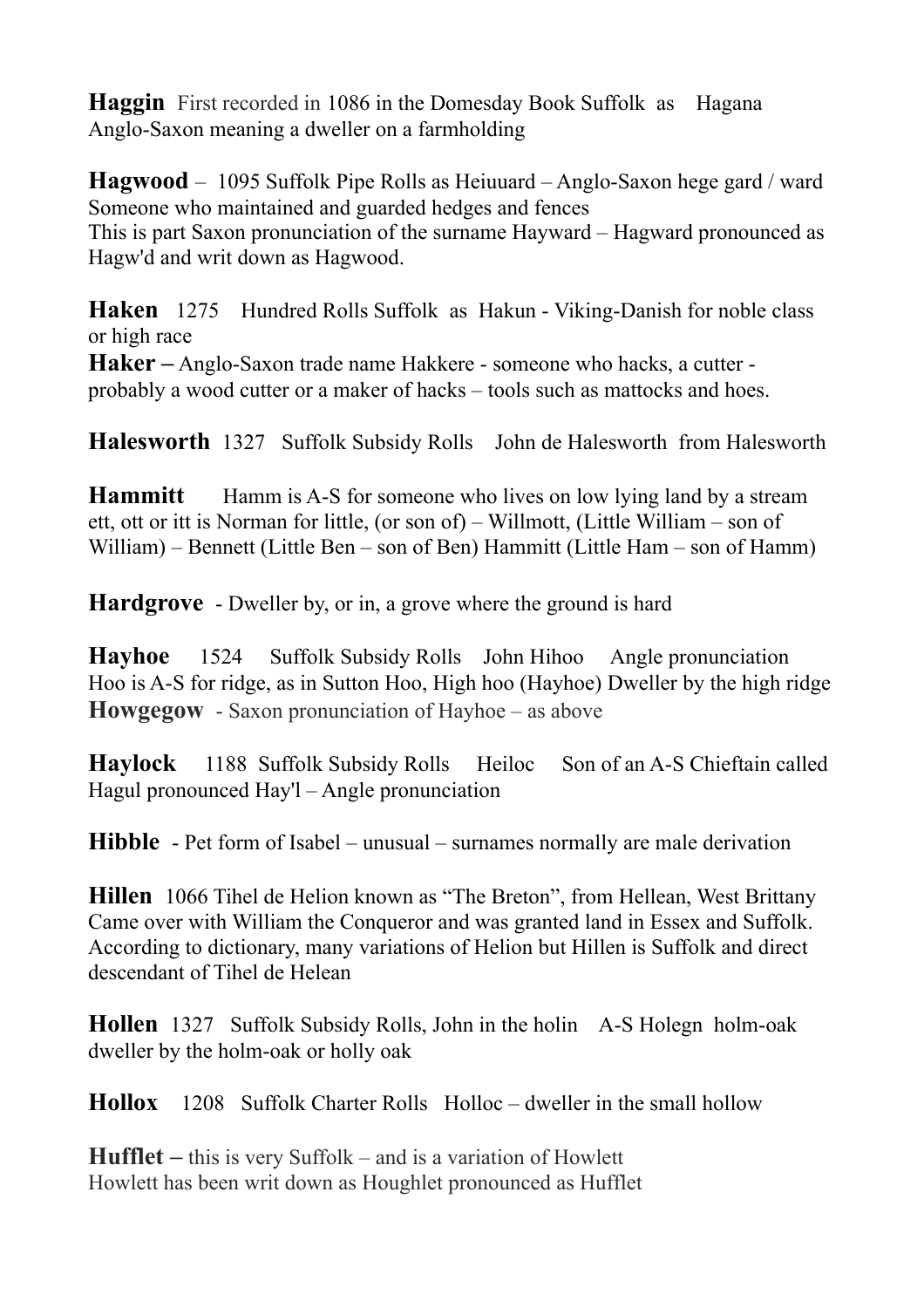Hugh has also been writ down as Hughff pronounced as Huff Huffel, son of Hugh – Hufflet, son of Huffel.

**Hubling** 1327 Suffolk Subsidy Rolls – Hubelyne – Hubb is short for Hubbold, (eventually Hubert) – ling is young of, followers of or son of - Hubb ling

**Hulver** 1474 Suffolk Pipe Rolls - Huluyr – Viking-Danish for holly tree dweller by a holly tree

**Hurren** 1086 Domesday Book Norman Hurant shaggy haired **Hurron** as per Hurren above Not to be confused with heron – that came from the A-S word harensaw

**Husting** 1275 Suffolk Hundred Rolls Robert Husting Viking for officer of a law-court - hus thing

**Hyner** Believed that the name either derives from Hynard which was Anglo-Saxon for a poultry guard or Hen yard – more than likely however from the lost Suffolk village of Henyard

#### **I**

**Ingate** 1327 Suffolk Subsidy Rolls Matilda de Endegate Later in Suffolk Subsidy Rolls 1568 as Robert Ingate Someone from Ingate Suffolk

#### **J**

**Jaye** Many variations – but it would appear that Jaye is peculiarly Suffolk – 1881 only found in Suffolk – like the bird – it is a nickname for a chatterer

**Jowers** Other variations of the name in other counties BUT Jowers was first recorded in Suffolk in 1524 in the Suffolk Subsidy Rolls as Jowyr Norman French – Jour – for day – and was a figure of speech for a journeyman – Journee man - a person out of apprenticeship, not yet a master & paid by the day

#### **K**

**Kant** – First recorded in Suffolk Subsidy Rolls in 1327 – Richard Cante Variation of Cant - Old French for singing – a minstrel.

**Keeble** – First recorded in the Suffolk Pipe Rolls in 1095 in Bury St Edmunds – AEluric Chebbel - Later in the Suffolk Subsidy Rolls in 1524 as Kebull A-S cybble pronounced kibble meaning cudgel - a maker or seller of cudgels.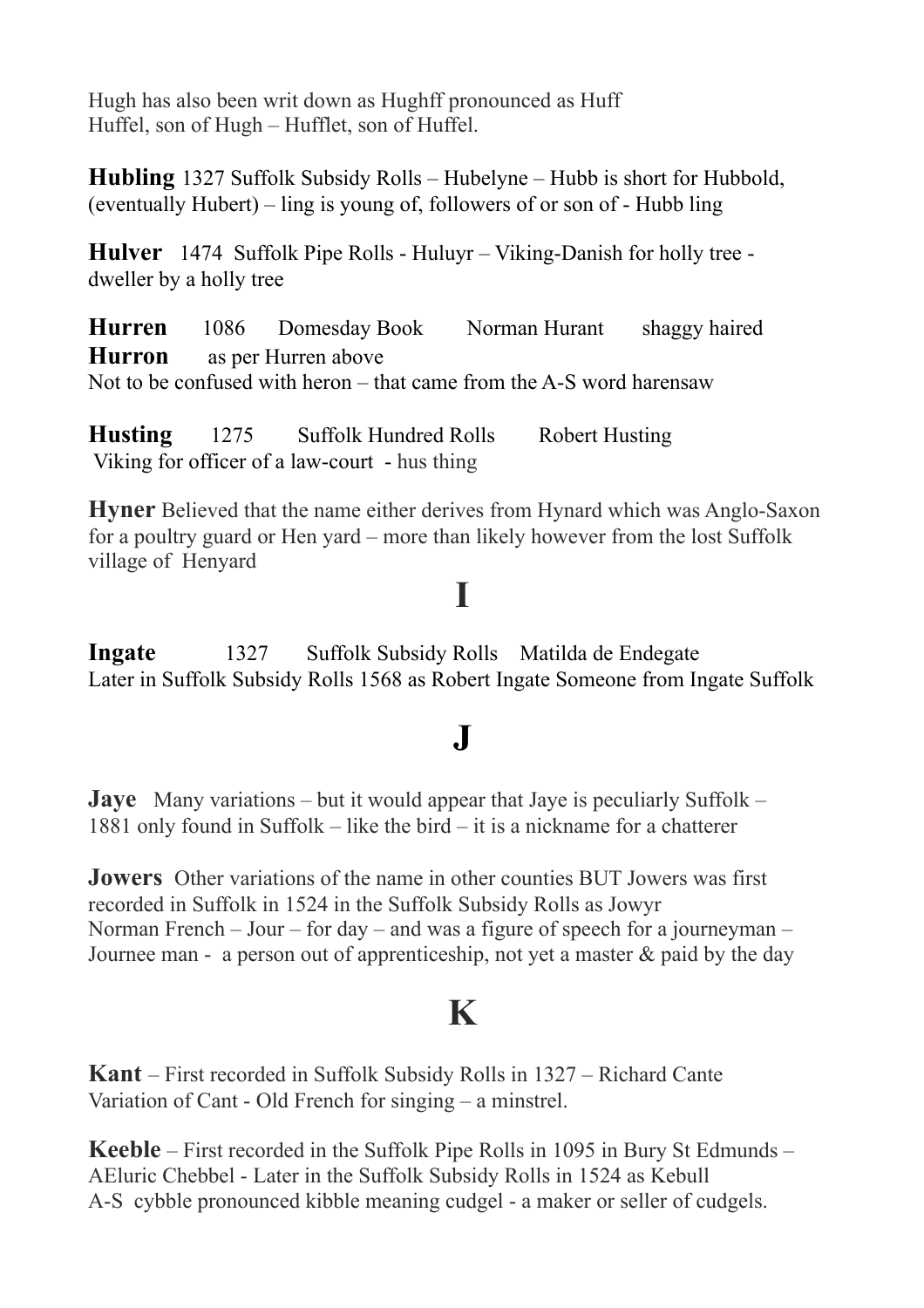**Kentell** 1165 Suffolk Pipe Rolls Bury St Edmunds as Richard de Kentewelle **Kentwell** Someone from Kentwell Suffolk

**Kenrich / Kerridge** First recorded in 1086 in the Domesday Book - in Suffolk as Chericus - many variations – Kerrich, Kerrick, Kenrick, Kendrick Comes from the A-S Cyneric meaning "family ruler"

**Kersey** 1279 Suffolk Hundred Rolls Ralph de Karesey Ralph from Kersey

**Kindred** First recorded in Suffolk Church registers in the 1500s – the first recorded spelling of the surname is that of Steven Kindred 1510 in Kelsale The local vicar of Carlton cum Kelsale found a baby left on his door step. Not knowing the name of the baby he said that it was his Kindred and therefore gave the baby the name of Kindred.

# **L**

Laflin This is the Suffolk way of pronouncing a Viking personal name meaning from Lachlann – land of fjords – Lagh land – Laffland - Laflin

**Larner / Lerner** 1327 Suffolk Subsidy Rolls Edmund de Lauueney Who came from Larner's Wood in Little Saxham – Suffolk The name changes through time – 1381 Suffolk Subsidy Rolls – John Lawney And James Larner in the 1562 Saxham Pipe Rolls In 1638 Larner's Wood became known as Lawner's Wood

**Last** 1385 Suffolk Feet of Fines Thomas and Richard Last. A-S Last or Lest for a shoemaker's wooden foot mould - Therefore a maker of lasts or a shoemaker

**Leathers** 1524 Suffolk Subsidy Rolls Robert Lether Dealer in leather

Leeks Other variations of the name appear in other counties but Leeks appears to be a Suffolk surname and it literally means a seller of leeks

Leist Old German for wood, therefore a woodcutter or he who works in wood

**Leiston** 1219 Suffolk Pipe Rolls William de Leiston from Leiston

**Level** – Suffolk variation of Levold or Lovold first recorded in the Domesday Book Level itself was first recorded in the Suffolk Subsidy Rolls in 1568 – John Level A-S Leofweald – meaning beloved ruler